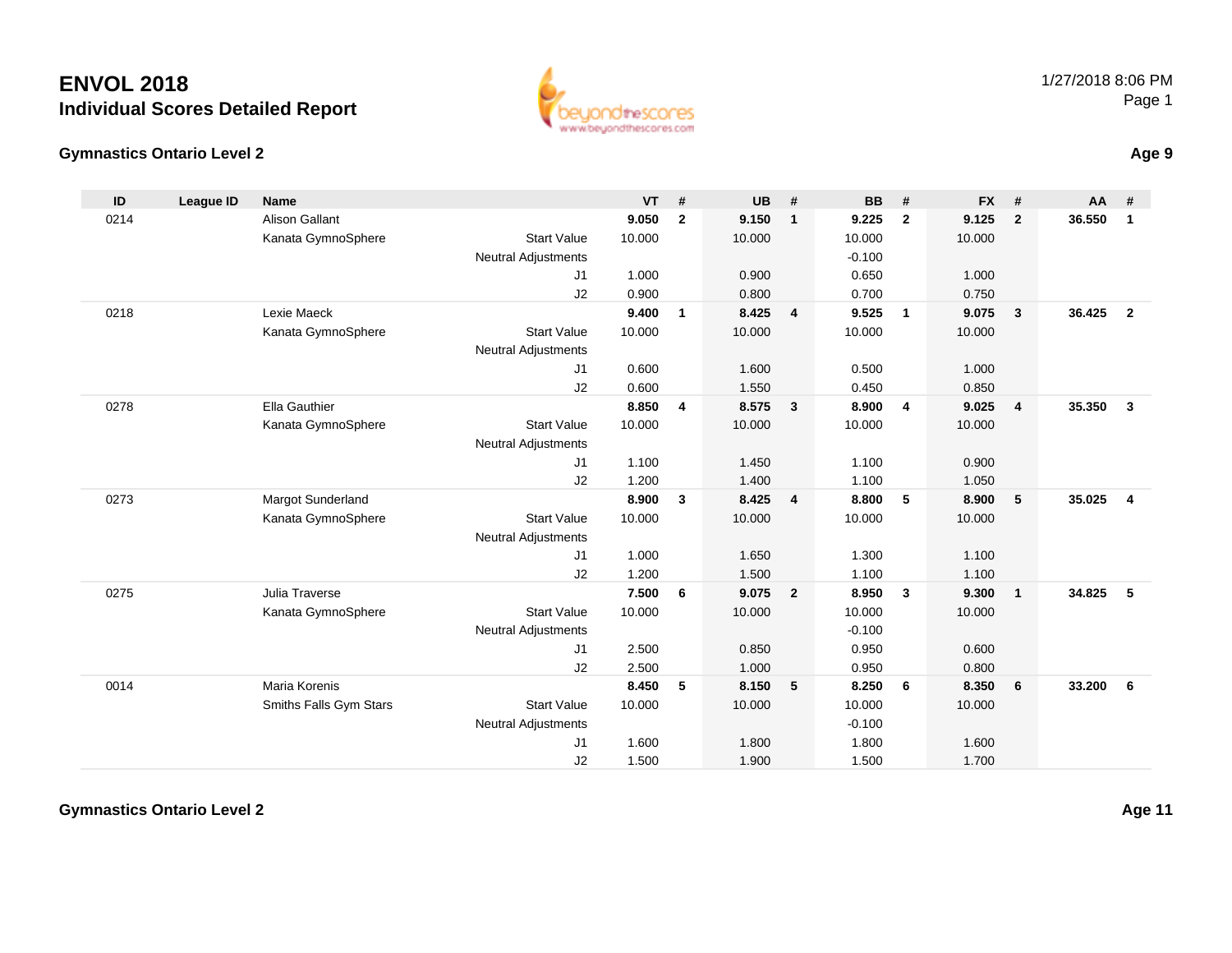

|      |                  |                        |                            | an an aaronadhuu uman sinast |                |                |                |                |                |                |                         |        |                         |
|------|------------------|------------------------|----------------------------|------------------------------|----------------|----------------|----------------|----------------|----------------|----------------|-------------------------|--------|-------------------------|
| ID   | <b>League ID</b> | Name                   |                            | VT                           | #              | <b>UB</b>      | #              | <b>BB</b>      | #              | <b>FX</b>      | #                       | AA     | #                       |
| 0279 |                  | Katie Crossman         |                            | 9.200                        | $\mathbf{3}$   | 9.500          | $\overline{1}$ | 9.300          | $\overline{2}$ | 8.550          | $\overline{7}$          | 36.550 | $\mathbf{1}$            |
|      |                  | Kanata GymnoSphere     | <b>Start Value</b>         | 10.000                       |                | 10.000         |                | 10.000         |                | 10.000         |                         |        |                         |
|      |                  |                        | <b>Neutral Adjustments</b> |                              |                |                |                |                |                |                |                         |        |                         |
|      |                  |                        | J1                         | 0.800                        |                | 0.450          |                | 0.800          |                | 1.400          |                         |        |                         |
|      |                  |                        | J2                         | 0.800                        |                | 0.550          |                | 0.600          |                | 1.500          |                         |        |                         |
| 0183 |                  | Nour Saleh             |                            | 9.100                        | 5              | 8.975          | $\overline{2}$ | 9.150          | $\overline{4}$ | 9.225          | $\overline{1}$          | 36.450 | $\overline{2}$          |
|      |                  | Corona Competitive     | <b>Start Value</b>         | 10.000                       |                | 10.000         |                | 10.000         |                | 10.000         |                         |        |                         |
|      |                  |                        | <b>Neutral Adjustments</b> |                              |                |                |                | $-0.100$       |                |                |                         |        |                         |
|      |                  |                        | J1                         | 0.900                        |                | 0.950          |                | 0.800          |                | 0.800          |                         |        |                         |
|      |                  |                        | J2                         | 0.900                        |                | 1.100          |                | 0.700          |                | 0.750          |                         |        |                         |
| 0310 |                  | Isabella McDonald      |                            | 9.350                        | $\mathbf{2}$   | 8.875          | $\mathbf{3}$   | 9.200          | $\mathbf{3}$   | 9.025          | $\overline{\mathbf{4}}$ | 36.450 | $\overline{2}$          |
|      |                  | <b>Brockville</b>      | <b>Start Value</b>         | 10.000                       |                | 10.000         |                | 10.000         |                | 10.000         |                         |        |                         |
|      |                  |                        | <b>Neutral Adjustments</b> |                              |                |                |                |                |                |                |                         |        |                         |
|      |                  |                        | J1                         | 0.600                        |                | 1.200          |                | 0.800          |                | 1.000          |                         |        |                         |
|      |                  |                        | J2                         | 0.700                        |                | 1.050          |                | 0.800          |                | 0.950          |                         |        |                         |
| 0277 |                  | Besan Karroum          |                            | 9.500                        | $\mathbf{1}$   | 8.600          | 6              | 8.900          | 6              | 9.075          | $\overline{\mathbf{3}}$ | 36.075 | $\overline{\mathbf{3}}$ |
|      |                  | Kanata GymnoSphere     | <b>Start Value</b>         | 10.000                       |                | 10.000         |                | 10.000         |                | 10.000         |                         |        |                         |
|      |                  |                        | <b>Neutral Adjustments</b> |                              |                |                |                | $-0.100$       |                |                |                         |        |                         |
|      |                  |                        | J1                         | 0.400                        |                | 1.450          |                | 1.000          |                | 0.800          |                         |        |                         |
|      |                  |                        | J2                         | 0.600                        |                | 1.350          |                | 1.000          |                | 1.050          |                         |        |                         |
| 0272 |                  | Madeline Sunderland    |                            | 9.150                        | 4              | 8.725          | 5              | 8.950          | 5              | 9.150          | $\overline{2}$          | 35.975 | $\overline{\mathbf{4}}$ |
|      |                  | Kanata GymnoSphere     | <b>Start Value</b>         | 10.000                       |                | 10.000         |                | 10.000         |                | 10.000         |                         |        |                         |
|      |                  |                        | <b>Neutral Adjustments</b> |                              |                |                |                |                |                |                |                         |        |                         |
|      |                  |                        | J1<br>J2                   | 0.800<br>0.900               |                | 1.350<br>1.200 |                | 1.000<br>1.100 |                | 0.800          |                         |        |                         |
| 0281 |                  | Alexa Bennett          |                            | 8.650                        | $\overline{7}$ | 8.600          | 6              | 9.425          | $\overline{1}$ | 0.900<br>9.150 | $\overline{2}$          | 35.825 | 5                       |
|      |                  | Kanata GymnoSphere     | <b>Start Value</b>         | 10.000                       |                | 10.000         |                | 10.000         |                | 10.000         |                         |        |                         |
|      |                  |                        | <b>Neutral Adjustments</b> |                              |                |                |                |                |                |                |                         |        |                         |
|      |                  |                        | J1                         | 1.300                        |                | 1.500          |                | 0.550          |                | 0.900          |                         |        |                         |
|      |                  |                        | J2                         | 1.400                        |                | 1.300          |                | 0.600          |                | 0.800          |                         |        |                         |
| 0026 |                  | <b>Brenna Bell</b>     |                            | 9.100                        | 5              | 8.850          | 4              | 8.800          | $\overline{7}$ | 8.725          | 5                       | 35.475 | 6                       |
|      |                  | Smiths Falls Gym Stars | <b>Start Value</b>         | 10.000                       |                | 10.000         |                | 10.000         |                | 10.000         |                         |        |                         |
|      |                  |                        | <b>Neutral Adjustments</b> |                              |                |                |                | $-0.100$       |                |                |                         |        |                         |
|      |                  |                        | J1                         | 0.800                        |                | 1.200          |                | 1.200          |                | 1.300          |                         |        |                         |
|      |                  |                        | J2                         | 1.000                        |                | 1.100          |                | 1.000          |                | 1.250          |                         |        |                         |
| 0274 |                  | Anna Djemilova         |                            | 8.750                        | 6              | 8.125          | $\overline{7}$ | 8.675          | 8              | 8.325          | 8                       | 33.875 | $\overline{7}$          |
|      |                  | Kanata GymnoSphere     | <b>Start Value</b>         | 10.000                       |                | 10.000         |                | 10.000         |                | 10.000         |                         |        |                         |
|      |                  |                        | <b>Neutral Adjustments</b> |                              |                |                |                |                |                |                |                         |        |                         |
|      |                  |                        | J1                         | 1.300                        |                | 1.950          |                | 1.350          |                | 1.650          |                         |        |                         |
|      |                  |                        |                            |                              |                |                |                |                |                |                |                         |        |                         |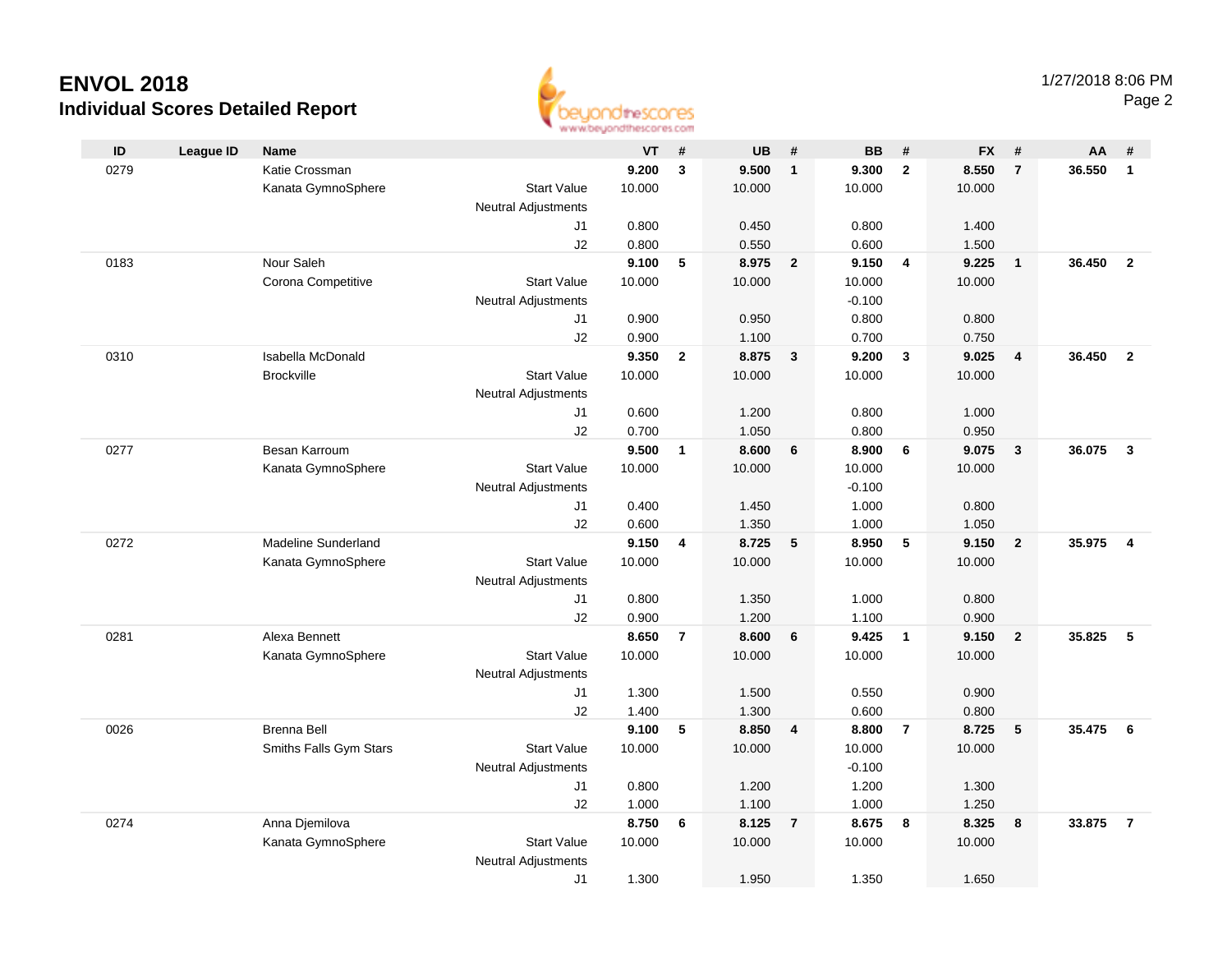

1/27/2018 8:06 PM

Page 3

|      |                        | J2                         | 1.200  |     | 1.800  | 1.300    |   | 1.700   |        |  |
|------|------------------------|----------------------------|--------|-----|--------|----------|---|---------|--------|--|
| 0346 | Lexi Jones             |                            | 8.250  | - 8 | 6.925  | 8.500    | 9 | 8.700 6 | 32.375 |  |
|      | Smiths Falls Gym Stars | <b>Start Value</b>         | 10.000 |     | 10.000 | 10.000   |   | 10.000  |        |  |
|      |                        | <b>Neutral Adjustments</b> |        |     |        | $-0.100$ |   |         |        |  |
|      |                        | J1                         | .700   |     | 3.200  | 500، ا   |   | 1.250   |        |  |
|      |                        | J2                         | 1.800  |     | 2.950  | 1.300    |   | 1.350   |        |  |

#### **Gymnastics Ontario Level 2**

| 0191<br>Leen Aldhahn<br>9.175<br>8.700<br>5<br>9.450<br>$\mathbf{1}$<br>$\overline{\mathbf{1}}$                               |                                  |                          |
|-------------------------------------------------------------------------------------------------------------------------------|----------------------------------|--------------------------|
|                                                                                                                               | 9.200<br>$\overline{\mathbf{3}}$ | 36.525<br>$\mathbf{1}$   |
| Corona Competitive<br><b>Start Value</b><br>10.000<br>10.000<br>10.000                                                        | 10.000                           |                          |
| $-0.100$<br><b>Neutral Adjustments</b>                                                                                        |                                  |                          |
| 0.850<br>1.200<br>0.400<br>J1                                                                                                 | 0.700                            |                          |
| J2<br>0.800<br>1.400<br>0.500                                                                                                 | 0.900                            |                          |
| Emma Mills<br>8.900<br>5<br>9.325<br>9.100<br>$\overline{2}$<br>0155<br>$\mathbf{1}$                                          | 8.975<br>$\overline{4}$          | 36,300<br>$\overline{2}$ |
| Corona Competitive<br>10.000<br>10.000<br>10.000<br><b>Start Value</b>                                                        | 10.000                           |                          |
| $-0.100$<br><b>Neutral Adjustments</b>                                                                                        |                                  |                          |
| J1<br>1.100<br>0.650<br>0.800                                                                                                 | 1.000                            |                          |
| 1.100<br>J2<br>0.700<br>0.800                                                                                                 | 1.050                            |                          |
| <b>Elizabeth Ross</b><br>8.450<br>$\overline{7}$<br>8.950<br>8.975<br>0032<br>$\mathbf{3}$<br>$\mathbf{3}$                    | 9.425<br>$\overline{1}$          | 35.800<br>$\mathbf{3}$   |
| Smiths Falls Gym Stars<br><b>Start Value</b><br>10.000<br>10.000<br>10.000                                                    | 10.000                           |                          |
| <b>Neutral Adjustments</b><br>$-0.300$                                                                                        |                                  |                          |
| 1.500<br>1.050<br>0.750<br>J1                                                                                                 | 0.550                            |                          |
| J2<br>1.600<br>1.050<br>0.700<br>9.250<br>0374<br>Camille Bergevin<br>9.100<br>$\overline{2}$<br>$\overline{2}$<br>8.750<br>6 | 0.600<br>8.700<br>5              | 35.800<br>$\mathbf{3}$   |
| Corona Competitive<br><b>Start Value</b><br>10.000<br>10.000<br>10.000                                                        | 10.000                           |                          |
| $-0.100$<br><b>Neutral Adjustments</b>                                                                                        |                                  |                          |
| 0.900<br>0.700<br>1.300<br>J1                                                                                                 | 1.200                            |                          |
| J2<br>0.900<br>0.800<br>1.000                                                                                                 | 1.400                            |                          |
| <b>Charlotte Smith</b><br>8.950<br>8.450<br>8.800<br>5<br>0177<br>4<br>6                                                      | 9.325<br>$\overline{2}$          | 35.525<br>$\overline{4}$ |
| <b>Start Value</b><br>Corona Competitive<br>10.000<br>10.000<br>10.000                                                        | 10.000                           |                          |
| <b>Neutral Adjustments</b>                                                                                                    |                                  |                          |
| 1.100<br>1.600<br>1.100<br>J1                                                                                                 | 0.700                            |                          |
| 1.500<br>J2<br>1.000<br>1.300                                                                                                 | 0.650                            |                          |
| 8.450<br>0028<br>Carly Fleming<br>8.850<br>8.950<br>6<br>- 6<br>$\overline{4}$                                                | 8.575<br>- 6                     | 34.825<br>5              |
| Smiths Falls Gym Stars<br><b>Start Value</b><br>10.000<br>10.000<br>10.000                                                    | 10.000                           |                          |
| $-0.200$<br><b>Neutral Adjustments</b>                                                                                        |                                  |                          |
| 1.100<br>J1<br>1.500<br>0.900                                                                                                 | 1.500                            |                          |

**Age 12-13**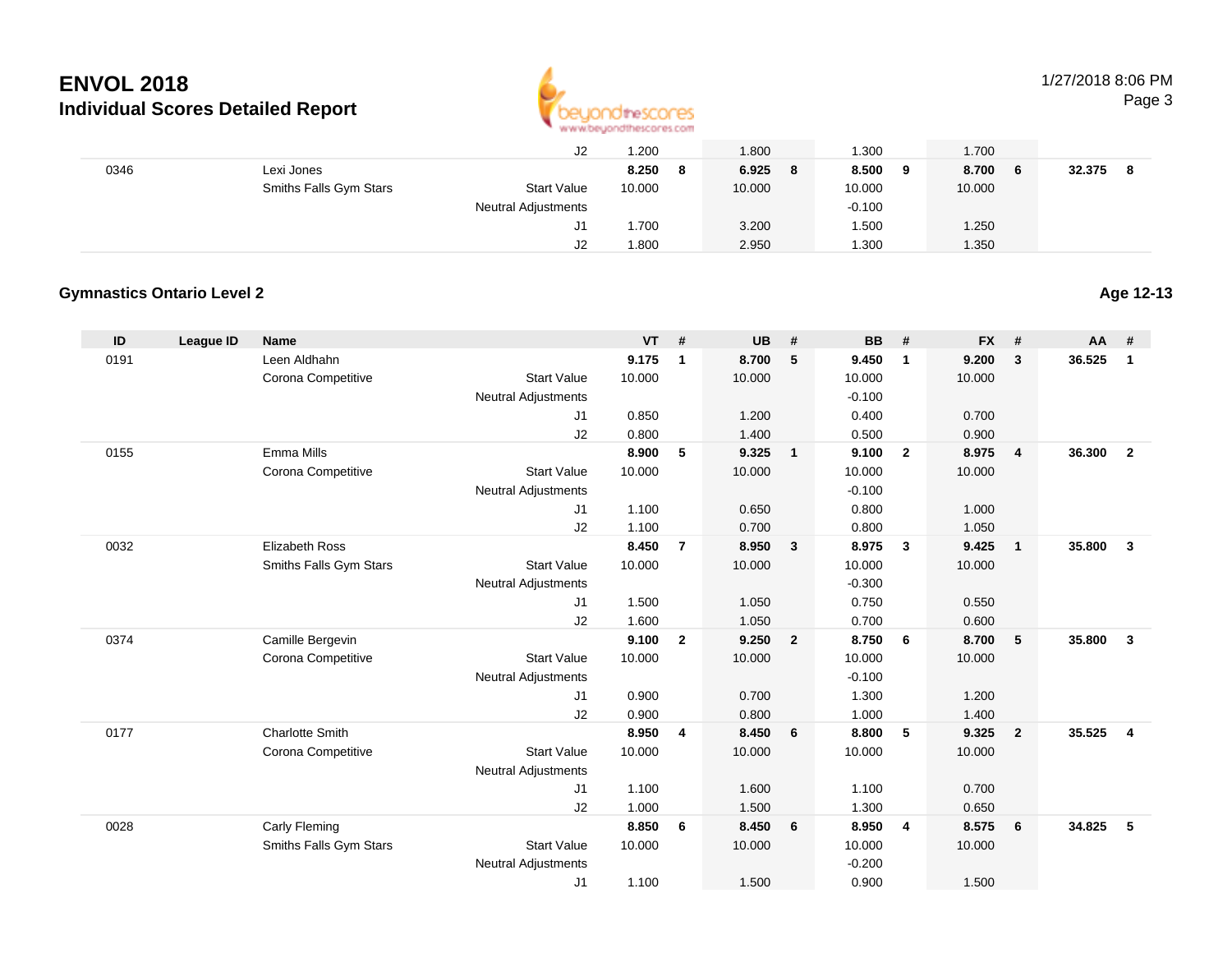

# 1/27/2018 8:06 PM

Page 4

|      |                        | J2                  | 1.200  | 1.600  | 0.800  | .350     |        |  |
|------|------------------------|---------------------|--------|--------|--------|----------|--------|--|
| 0283 | Abby Wallace           |                     | 9.050  | 8.725  | 8.075  | 8.450    | 34.300 |  |
|      | Smiths Falls Gym Stars | <b>Start Value</b>  | 10.000 | 10.000 | 10.000 | 10.000   |        |  |
|      |                        | Neutral Adjustments |        |        |        | $-0.100$ |        |  |
|      |                        | J1                  | 0.900  | 1.300  | .750   | 1.400    |        |  |
|      |                        | J2                  | 1.000  | 1.250  | 2.100  | .500     |        |  |

#### **Gymnastics Ontario Level 2**

| ID   | <b>League ID</b>             | Name                      |                            | <b>VT</b> | #              | <b>UB</b> | #                       | <b>BB</b> | #                       | <b>FX</b> | #              | <b>AA</b> | #                       |
|------|------------------------------|---------------------------|----------------------------|-----------|----------------|-----------|-------------------------|-----------|-------------------------|-----------|----------------|-----------|-------------------------|
| 0309 |                              | Kacey Croteau             |                            | 9.350     | $\mathbf 1$    | 9.100     | $\overline{2}$          | 9.100     | $\overline{4}$          | 8.675     | $\overline{4}$ | 36.225    | $\mathbf{1}$            |
|      |                              | <b>Brockville</b>         | <b>Start Value</b>         | 10.000    |                | 10.000    |                         | 10.000    |                         | 10.000    |                |           |                         |
|      |                              |                           | <b>Neutral Adjustments</b> |           |                |           |                         |           |                         |           |                |           |                         |
|      |                              |                           | J1                         | 0.700     |                | 0.900     |                         | 1.000     |                         | 1.450     |                |           |                         |
|      |                              |                           | J2                         | 0.600     |                | 0.900     |                         | 0.800     |                         | 1.200     |                |           |                         |
| 0372 | Need Date of<br><b>Birth</b> | Kailin Backus             |                            | 9.225     | $\overline{2}$ | 8.550     | 5                       | 9.150     | $\overline{\mathbf{2}}$ | 8.900     | $\mathbf{3}$   | 35.825    | $\overline{2}$          |
|      |                              | <b>Brockville</b>         | <b>Start Value</b>         | 10.000    |                | 10.000    |                         | 10.000    |                         | 10.000    |                |           |                         |
|      |                              |                           | <b>Neutral Adjustments</b> |           |                |           |                         | $-0.100$  |                         |           |                |           |                         |
|      |                              |                           | J1                         | 0.800     |                | 1.500     |                         | 0.700     |                         | 1.000     |                |           |                         |
|      |                              |                           | J2                         | 0.750     |                | 1.400     |                         | 0.800     |                         | 1.200     |                |           |                         |
| 0280 |                              | Ebony Adegible            |                            | 8.850     | 6              | 8.600     | $\overline{\mathbf{4}}$ | 9.125     | $\mathbf{3}$            | 8.925     | $\overline{2}$ | 35.500    | $\mathbf{3}$            |
|      |                              | Kanata GymnoSphere        | <b>Start Value</b>         | 10.000    |                | 10.000    |                         | 10.000    |                         | 10.000    |                |           |                         |
|      |                              |                           | <b>Neutral Adjustments</b> |           |                |           |                         | $-0.100$  |                         |           |                |           |                         |
|      |                              |                           | J <sub>1</sub>             | 1.100     |                | 1.300     |                         | 0.700     |                         | 1.000     |                |           |                         |
|      |                              |                           | J2                         | 1.200     |                | 1.500     |                         | 0.850     |                         | 1.150     |                |           |                         |
| 0246 |                              | Klara Hrycaj              |                            | 8.700     | $\overline{7}$ | 8.350     | 6                       | 8.900     | 6                       | 8.350     | 6              | 34.300    | $\overline{\mathbf{4}}$ |
|      |                              | <b>Club Les Sittelles</b> | <b>Start Value</b>         | 10.000    |                | 10.000    |                         | 10.000    |                         | 10.000    |                |           |                         |
|      |                              |                           | <b>Neutral Adjustments</b> |           |                |           |                         |           |                         |           |                |           |                         |
|      |                              |                           | J1                         | 1.300     |                | 1.700     |                         | 1.200     |                         | 1.700     |                |           |                         |
|      |                              |                           | J2                         | 1.300     |                | 1.600     |                         | 1.000     |                         | 1.600     |                |           |                         |
| 0220 |                              | Keira Grinberg-Chambers   |                            | 8.700     | $\overline{7}$ | 7.900     | $\overline{7}$          | 9.000     | 5                       | 8.675     | $\overline{4}$ | 34.275    | 5                       |
|      |                              | Kanata GymnoSphere        | <b>Start Value</b>         | 10.000    |                | 10.000    |                         | 10.000    |                         | 10.000    |                |           |                         |
|      |                              |                           | <b>Neutral Adjustments</b> |           |                |           |                         |           |                         |           |                |           |                         |
|      |                              |                           | J1                         | 1.200     |                | 2.200     |                         | 1.100     |                         | 1.250     |                |           |                         |
|      |                              |                           | J2                         | 1.400     |                | 2.000     |                         | 0.900     |                         | 1.400     |                |           |                         |
| 0271 |                              | Janelle Landry            |                            | 8.150     | 8              | 8.825     | $\overline{\mathbf{3}}$ | 8.600     | 8                       | 8.525     | 5              | 34.100    | 6                       |
|      |                              | <b>Club Les Sittelles</b> | <b>Start Value</b>         | 10.000    |                | 10.000    |                         | 10.000    |                         | 10.000    |                |           |                         |
|      |                              |                           | <b>Neutral Adjustments</b> |           |                |           |                         |           |                         |           |                |           |                         |

**Age 10**